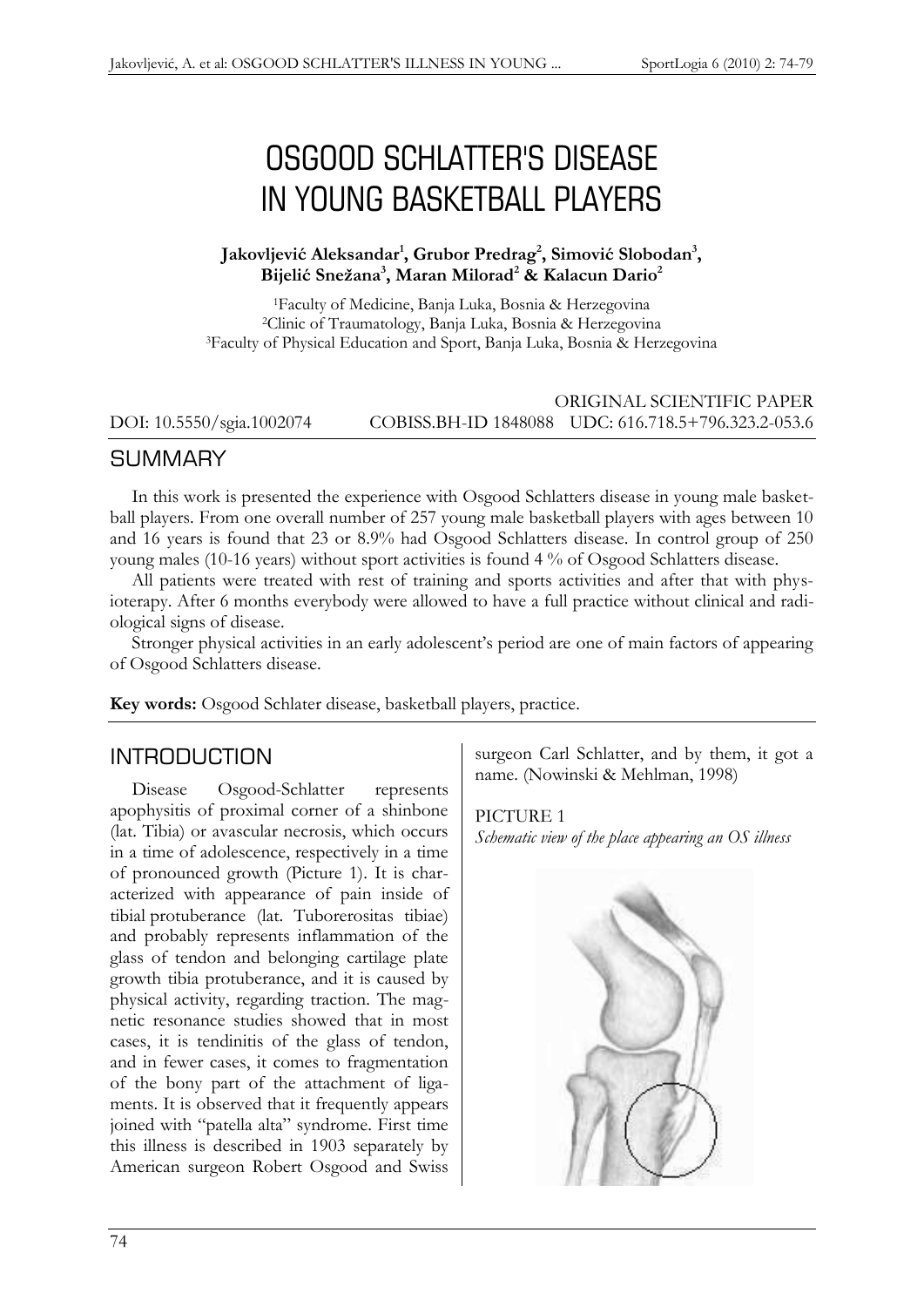Usually it appears at the age of 10 to 15 years, and etiologic factors can be hormonal, mechanical, inflammatory, and hereditary, mainly in children who deal with sports 20% in a difference with others who do not deal with sports where frequency is 4%. At boys, it occurs mainly in a period from 14 to 15 years, and at girls, it occurs earlier from 10 to 11 years. (Kujala, Kvist & Heinonen, 1985)

Both knees are affected in nearly 25% of the cases. (Gholve, Scher, Khakharia, Widmann & Green, 2007)

PICTURE 2

*X-ray characteristic of the OS disease*



Detailed and correct anamnesis is very important (living conditions, diseases before, family anamnesis, does patient play sports and which, etc.). Next step is approaching to clinical examination. At first, doctor should exclude a possibility of existence of any other injury and/or disease in side of proximal corner of a shinbone and knee. Characteristic sign is a painful sensitive bulge on a top side of a shinbone. (Picture 2) It is necessary to test does the pain increase during straining for headed muscle of upper leg or during jumping only on a leg on which is a painful bulge. If stated tests are positive, there is a big possibility that is an Osgood – Schalatter disease.

Of imaging (RTG) techniques, mainly, it is used native radiography, and with a cause to reject a possibility of existence of the bony tumors and fractures of a bone.

People who have an Osgood-Schlatter disease, they have a characteristic profile X-ray image of a knee. (Picture 3) On it is seeable a bulge of attachment of tendon glass on shinbone, with irregular fragmented bone core (fragmented ossification), and swelling of the soft tissues. In some cases, ultrasound scan can be done, but it cannot replace X-ray images, even it gives better information about look of the tendon glass and its attachment. A magnetic resonance (MR) and a computed tomography (CT) are rarely used for diagnose of an Osgood–Schlatter disease. (Yashar, Loder & Hensinger, 1995)

## PICTURE 3

*A place of the most intensive pain in the side of a tibia bulge*



When establishing diagnose it is important to introduce a patient about natural course and prognosis of Osgood–Schlatter disease.

In curing process are used medications against pain, relief by splints and orthotics, and doing any sports activity is not recommended. (Cassas & Cassettari-Wayhs, 2006)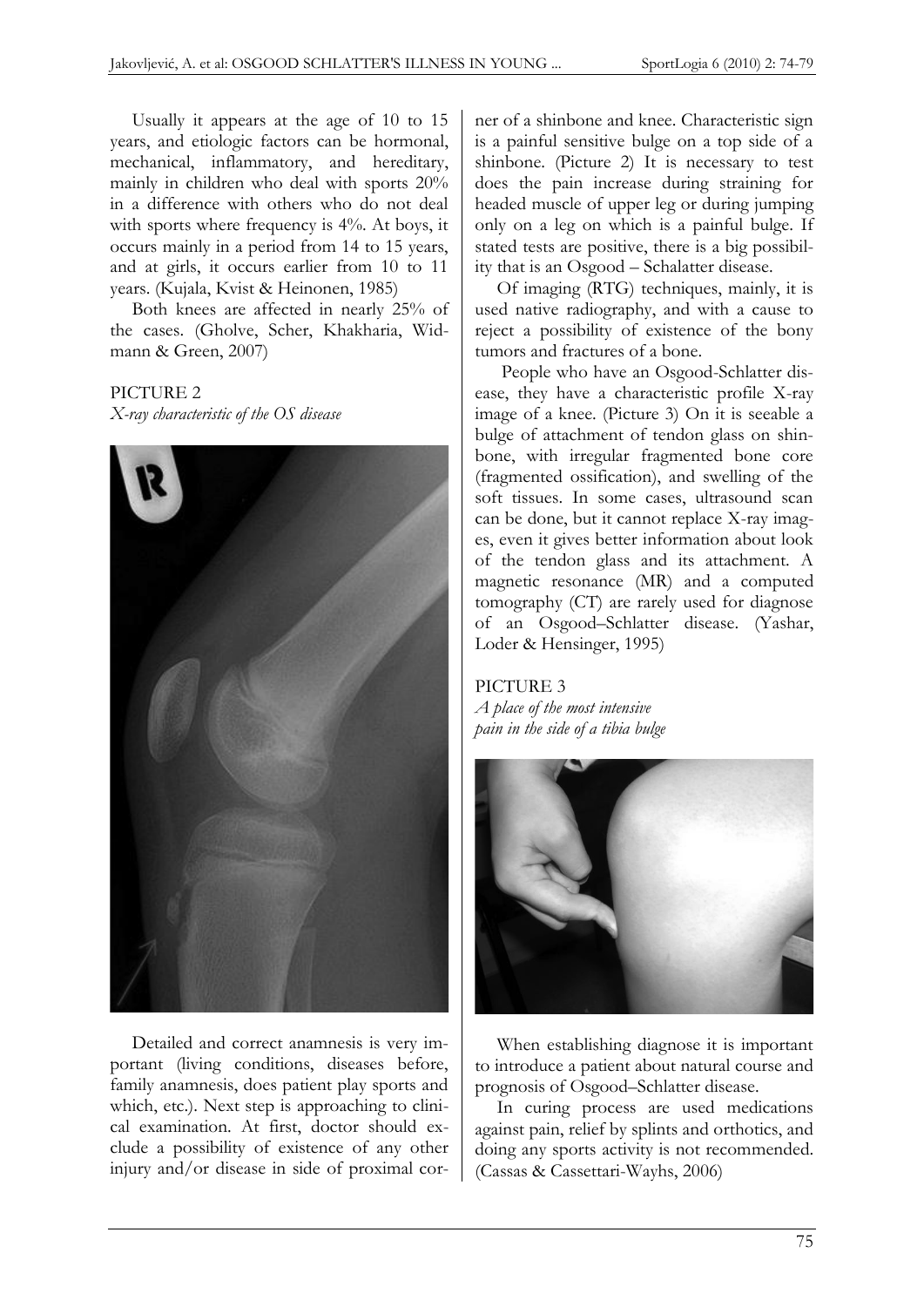Despite applied therapeutic measures, symptoms (pain) could last for a different period of time, and as a rule, they totally disappear by end of a bone growth.

At the smaller number of patients (to 5.0  $\%$ ), complaints persist also after a bone growth and after a bone maturity. (Engel & Windhager, 1987)

With those patients, there is a free bone fragment, or inside of a patellar tendon or inside insertions to the bone, and that fragment causes strong pain. At that time, it is identified surgeon treatment, what fallows, removing of that free fragment. (Strickland, Coleman, Brunswic & Kocken, 2009; Canale & Beaty, 2008)

The purpose of a work was to establish an incidence of causing an Osgood–Schlatter disease at adolescents basketball players in organized sport club and compare to an incidence of Osgood–Schlatter disease at adolescents who are not involved in organized sport clubs.

### METHODS

In this work is tracked a group of young male basketball players from organized sport club in a period from January 2008 to June 2009 (in a further text group 1) and control male group, the same age, who were not involved in any sports activities.

In a group of young basketball players were tracked 257 boys, average age from 12.8±3.2 years, and in a control group there were 250 boys, average age from 13.1±3.1 years.

Average body height of examinees in a group 1 was 162±40 cm, and in a second group average height was 155±45 cm.

Average body weight at subjects in the first group was 58±25 kg, and in the second group average weight was 56kg±25 kg.

Duration of basketball practice in the first group was 3.2±1 year.

Average number of practices (with played games) in the first group, in a summertime period, was 8±2 on a hard pad (asphalt) and 6±2 in a winter period on parquet.

With all subjects, in both groups the anamnesis and clinic orthopedic examination was done, the positive findings (pain after moving, limited moving and pain caused by a pressure on a tibia bulge), were transferred to a radiotherapy (RTG images in a standard projections).

With setting a diagnose to all patients from this group, it is suggested stillness for six weeks with spear of practice and all other sport activities, even riding a bicycle. Two patients from the first group were suggested wearing an orthotics for knee.

After a first phase of stillness, which lasted from six weeks to three months, patients were indicated to a physical therapy lasting from fourteen to forty-two days.

Specific way of practice was beginning from six weeks to six months after finding this disease.

Results of the research were processed using methods of descriptive statistics. During the processing measures of central tendency of obtained data and arithmetic environment with expression of result in percentages were used.

## **RESULTS**

In a group of boys who are dealing with sports activity (basketball), from total number of 257 we had 23 or 8.9% boys who had Osgood–Schlatter disease. In a control group from total of 250, 10 boys  $(4.0\%)$  had Osgood–Schlatter disease. (Table 1 and Diagram 1)

#### TABLE 1.

*Total number of OS disease compared to a number of examinees*

| Group 1 |  |  |
|---------|--|--|
| Group 2 |  |  |

Legend: **Group 1** – boys who are delaing with sports activity (basketball), **Group 2** – control group, **1** – total number of boys, **2** – boys who had Osgood-Schlatter disease.

Average age in a group 1 was 13.2 years, and in a control group 12.9 years.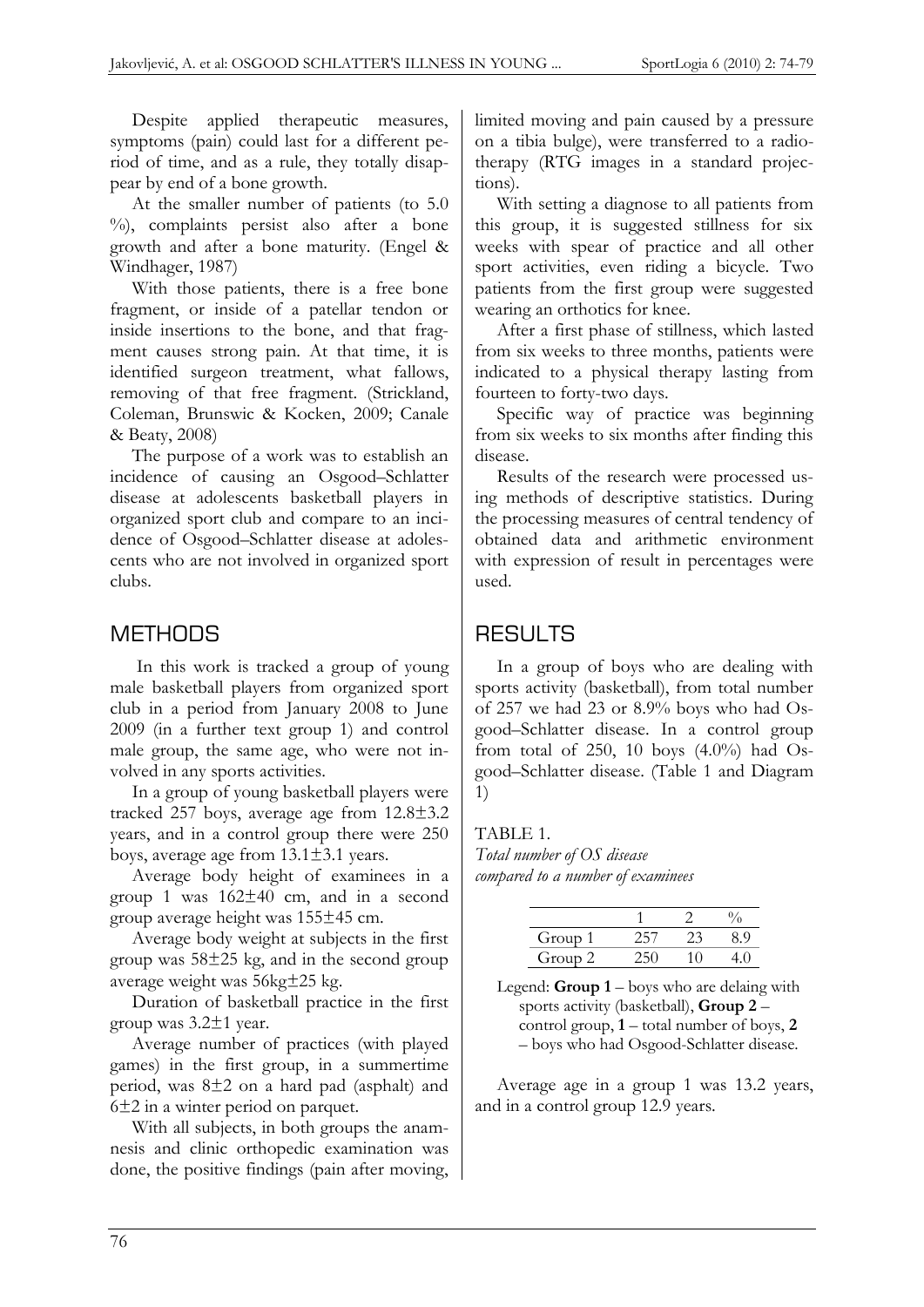#### DIAGRAM 1. *Total number of OS disease compared to a number of examinees*



Mutual, Osgood–Schlatter disease appeared in the first group with 7 boys (30.4%) and in a control group with 2 boys (20.0%). (Table 2 and Diagram 2)

#### TABLE 2.

*Mutual appearance of OS disease*

| Group 1 |  |  |
|---------|--|--|
| Group 2 |  |  |

Legend: **Group 1** – boys who are delaing with sports activity (basketball), **Group 2** – control group, **1** – boys who had Osgood-Schlatter disease, **2** – boys who had mutual appearance.

### DIAGRAM 2.

*Mutual appearance of OS illness*



A way of curing was identical in both groups (stillness, analgesics, physical therapy).

Return to specific sport practice was allowed when there was no subjective feeling of pain and when all moves in a knee were painless.

A fully return to specific practice for six patients (26.0%) was after six weeks, for ten patients (43.0%) the return was possible after three months, yet for four patients (18.0%) sports activities were enabled after four months. For three patients (13.0%) the return to sports activities was possible after six months. (Table 3 and Diagram 3)

In both groups with an Osgood–Schlatter disease, a longest period of recovery was equal.

In a control group the return to school physical activity and to action of riding a bicycle was allowed after approximately three months.

#### TABLE 3. *Period of inability for doing sport activity – Group 1*

| Group 1 |  | $26.0\%$ 43.0% 18.0% 13.0% |  |
|---------|--|----------------------------|--|

Legend: **1** – a fully return to specific practice after six weeks, **2** – a fully return to specific practice after three months,  $3 - a$ fully return to specific practice after four months, **2** – a fully return to specific practice after six months.

### DIAGRAM 3.

*Period of inability for doing sport activity – Group 1*



## **DISCUSSION**

Sport has an important role in every area of human life. Physical activity influences positively on a healthy way of life, improvement of a health, and on quality of a life. One of main factors for healthy life is regular physical activity. It is impossible to count all positive aspects of physical activity, but without a doubt, some of them are: improvement of a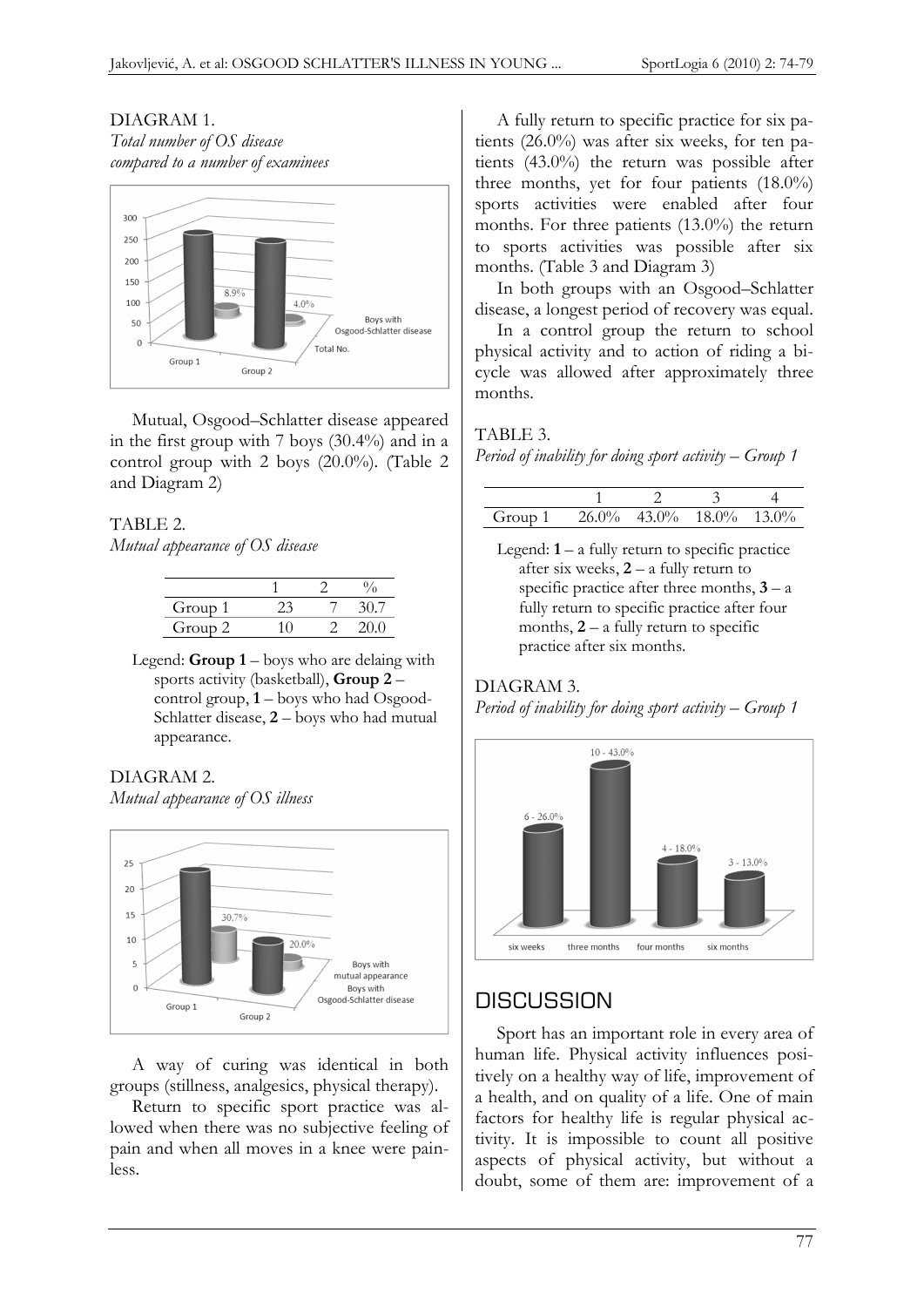health and quality of life, long lasting life and less risk for certain diseases, like hart and blood drain diseases, diabetes, malignant diseases, etc.

Beside all positive features of sports, regarding, certain sports activity, especially if they are done not respecting the age and gender of sportsman, could lead to appearance of certain diseases. One of them, which can appear because of hard sports activities, is sourly apofizitis of tibia bulge (Osgood–Schlatter).

Repeated and hard straining of patellar tendon on attachment on tibia bulge is a cause of mechanical trauma, which causes a change of phatoanatomic shape of tibia bulge that in a certain moment can transform in "inflammable" – non infected faze when pain appears.

One of the factors that enhance the appearance of this disease surly is an inadequate practice of young sportsman, which is consisting of greater and frequent practice with intensity that is not justified with biomechanical characteristics of bones-joint system in children and adolescents.

Frequency of Osgood–Schlatter disease at young sportsman (basketball players) in our work is 8.9% which is a little bit less from Finland author studies who found that 13.0% of Finland teenagers have a sings of this disease (Visuri et al, 2007) (Visuri, Pihlajamäki, Mattila, & Kiuru, 2007), yet Brazilian authors showed prevalence of this disease in the same age group of Brazilian children from 9.8%. (Gildasio, Gomes dos Santos & Guerra, 2010)

However, beside a simple and easy discovery of this disease, at the biggest number of patients it occurs very late, almost in a phase of fragmentation – dividing of a tibia bulge when is required a long period of healing.

Reasons for late reporting of patients to a doctor are multiple, and the most common are that adolescents do not report pain that occurs from time to time because they can tolerate it very good, or because of a fear from going to a doctor, or a fear of a grant from practice. Mainly patients are reporting when parents notice that they have difficulties to walk, often they grab themselves for a knee, they complain about pain in an upper leg and similar. Than after determination of existence of this disease children and adolescents have difficulties to

accept a way of healing which strongly restricts any harder physical activities like physical education, practice, riding a bicycle, and similar, and the some number of patients, hiding, do some stated physical activities and they prolong a return to physical activities to themselves.

Negligence of symptoms of this disease with inadequate healing and sooner return to a leg working process, could lead to impossibility of returning to a specific sport practice at all.

Reinforced physical effort of children and adolescents are not excluded cause of formation of this disease, which is proven in this work, where we showed that at children and adolescents who are not exposed to reinforced physical effort also comes to appearing of this disease, but in less percentage.

Prevention of Osgood–Schlatter disease includes exclusion of activity which leads to it. It is known that chronicle, repeated stress on a tendon of patella and its attachment on a tibia bulge cause this disease. Possible ways of prevention includes, beside else, adequate period of worm-up before competition activity or practice, which has for a cause a preparation of muscles and tendons for activity and increases their flexibility and resistance on well programed sports activity adjusted to a biochemical abilities of competitor, strengthening the quadriceps which leads to reducing a stress of patella tendon, and at the end establishment of a balance between the power of the front muscle (m. quadriceps) and rare (mm. hamstrings) group of upper leg is a very important for preventing reinforced stress of patellar tendon.

## CONCLUSION

Reinforced sport activities in adolescent period are one of reasons for frequent appearance of apofizitis of tibia bulge, known under a Latin name Osgood–Schlatter disease. Inadequate legwork process by intensity and frequency surly plays a big role in a formation of this disease.

Knowing anatomic and biomechanical details of knee of the sportsman, which are in a phase of fast biological growth (adolescence)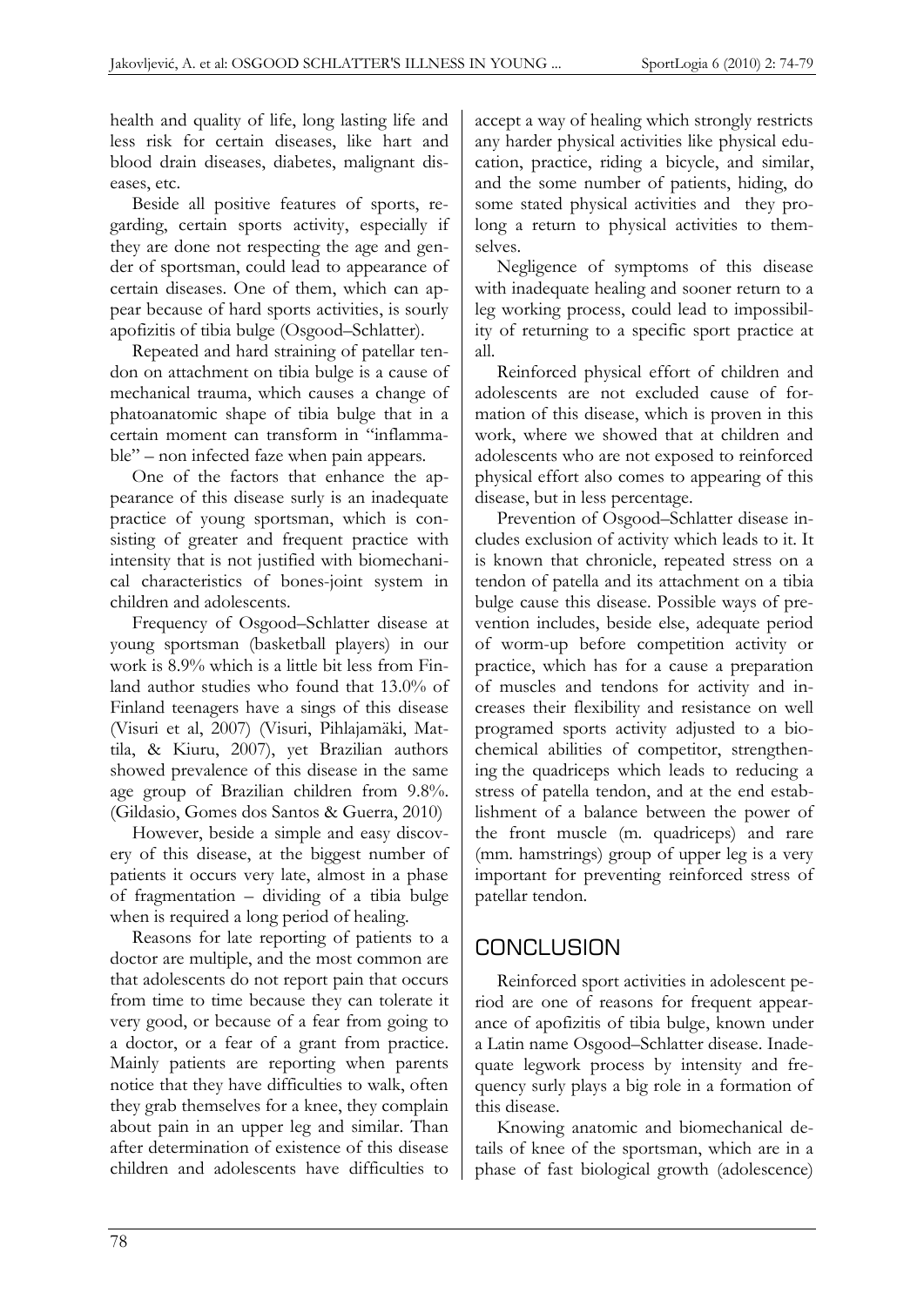and with a right programming and periodization of practice, and all with an individual biological maturity of sportsman and his physical fitness, Osgood-Schlatter disease is possible to prevent.

## REFERENCE:

- Canale, S.T., Beaty, J.H. (2008). *Campbell's Operative Orthopedics*. 11th edition. Philadelphia: Mosby.
- Cassas, K.J. & Cassettari-Wayhs, A. (2006). Childhood and adolescent sports-related overuse injuries. *American Family Physician 73(6)*, pp. 1014–1022.
- Engel, A. & Windhager, R. (1987). Importance of the ossicle and therapy of Osgood-Schlatter disease. [Der Stellenwert des Ossikels und der Therapie bei M. Osgood-Schlatter. In German.]. *Sportverletz Sportschaden 1(2)*, pp. 100–108.
- Gildasio, L.L., Gomes dos Santos & C., Guerra, R.O. (2010). Prevalence and Associated Factors of Osgood-Schlatter Syndrome of Brazilian Adolescents in a Population-Based Sample. *American Journal of Sports Medicine*, pp. 836–841.
- Gholve, P.A., Scher, D.M., Khakharia, S., Widmann, R.F. & Green, DW. (2007). Os-

good Schlatter syndrome. *Current Opinion in Pediatrics 19(1)*, pp. 44–50.

- Kujala, U.M., Kvist, M. & Heinonen, O. (1985). Osgood-Schlatter's disease in adolescent athletes - Retrospective study of incidence and duration. *American Journal of Sports Medicine 13(4)*, pp. 236–241.
- Nowinski, R.J. & Mehlman, C.T. (1998). Hyphenated history Osgood-Schlatter disease. *American Orthopedic 27(8)*, pp. 584–585.
- Pećina, M., Bojanić, I. & Hašpl, M. (2001). Stress syndrome in the knee. [Sindromi prenaprezanja u području koljena. In Croat.]. *Arh. hig. rada toksikol., 52*, pp. 429-439.
- Strickland, J., Coleman, N., Brunswic, M. & Kocken, R. (2008). Osgood-Schlatter's Disease: An Active Approach Using Massage and Stretching. *European Congress of Sports Science Conference*, appendix 1, pp. 78–82.
- Visuri, T., Pihlajamäki, H.K., Mattila, V.M. & Kiuru, M. (2007). Elongated patellae at the final stage of Osgood-Schlatter disease, a radiographic study. *Knee Journal 14(3)*, pp 198–203.
- Yashar, A., Loder, R.T. & Hensinger, R.N. (1995). Determination of skeletal age in children with Osgood-Schlatter disease by using radiographs of the knee. *Journal Pediatric Orthopedic, 15(3)*, pp. 298–301.

Received: November, 21<sup>st</sup> 2010 Accepted: December, 23rd 2010 Save Markalja 14 Correspodence to: Aleksandar Jakovljević, PhD Medicinski fakultete

> 78000 Banja Luka Bosnia and Herzegovina Phone: +387 65 52 22 13 E-mail: jakab@teol.net